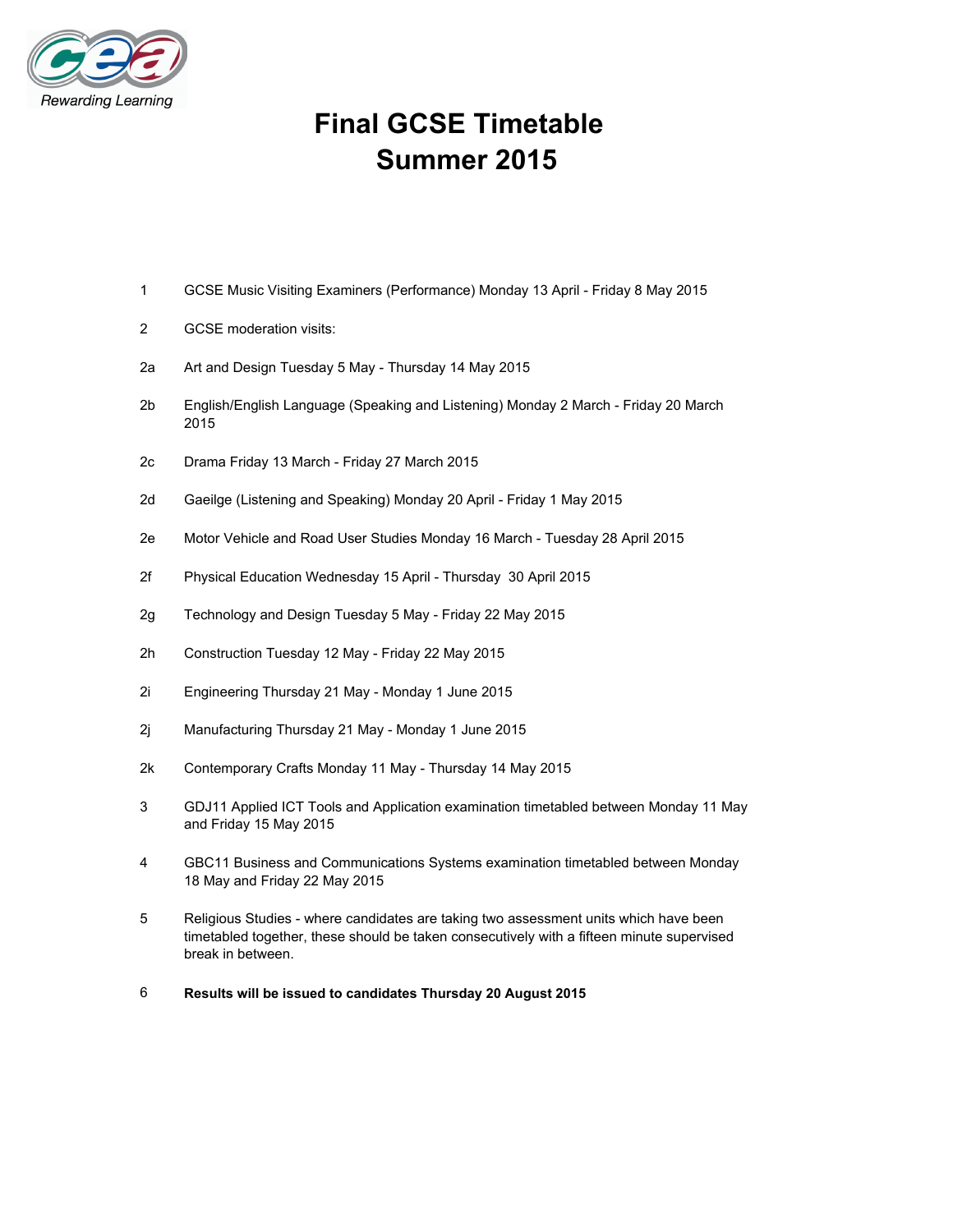

### **WEEK BEGINNING 4 May 2015**

| Unit<br>Code | <b>Subject</b>                       | <b>Time</b>    | <b>Date</b>             | Unit<br>Code | <b>Subject</b>                         | <b>Time</b>   |  |
|--------------|--------------------------------------|----------------|-------------------------|--------------|----------------------------------------|---------------|--|
|              |                                      |                | Monday 4<br><b>May</b>  |              |                                        |               |  |
|              |                                      |                | Tuesday 5<br><b>May</b> |              |                                        |               |  |
|              |                                      |                | Wednesday<br>6 May      |              |                                        |               |  |
|              |                                      |                | Thursday 7<br>May       |              |                                        |               |  |
| ELL41        | ELQ Personal Development (45m)       | $9:15 - 10:00$ | Friday 8                | ELL31        | ELQ Local and Global Citizenship (45m) | $1:30 - 2:15$ |  |
| ELL51        | ELQ Employability (45m)              | $9:15 - 10:00$ | <b>May</b>              | GLW41        | Local & Global Citizenship (45m)       | $1:30 - 2:15$ |  |
| GLW31        | Learning for Life and Work (1hr 30m) | $9:15 - 10:45$ |                         |              |                                        |               |  |
| GLW51        | Personal Development (45m)           | $9:15 - 10:00$ |                         |              |                                        |               |  |
| GLW61        | Employability (45m)                  | $9:15 - 10:00$ |                         |              |                                        |               |  |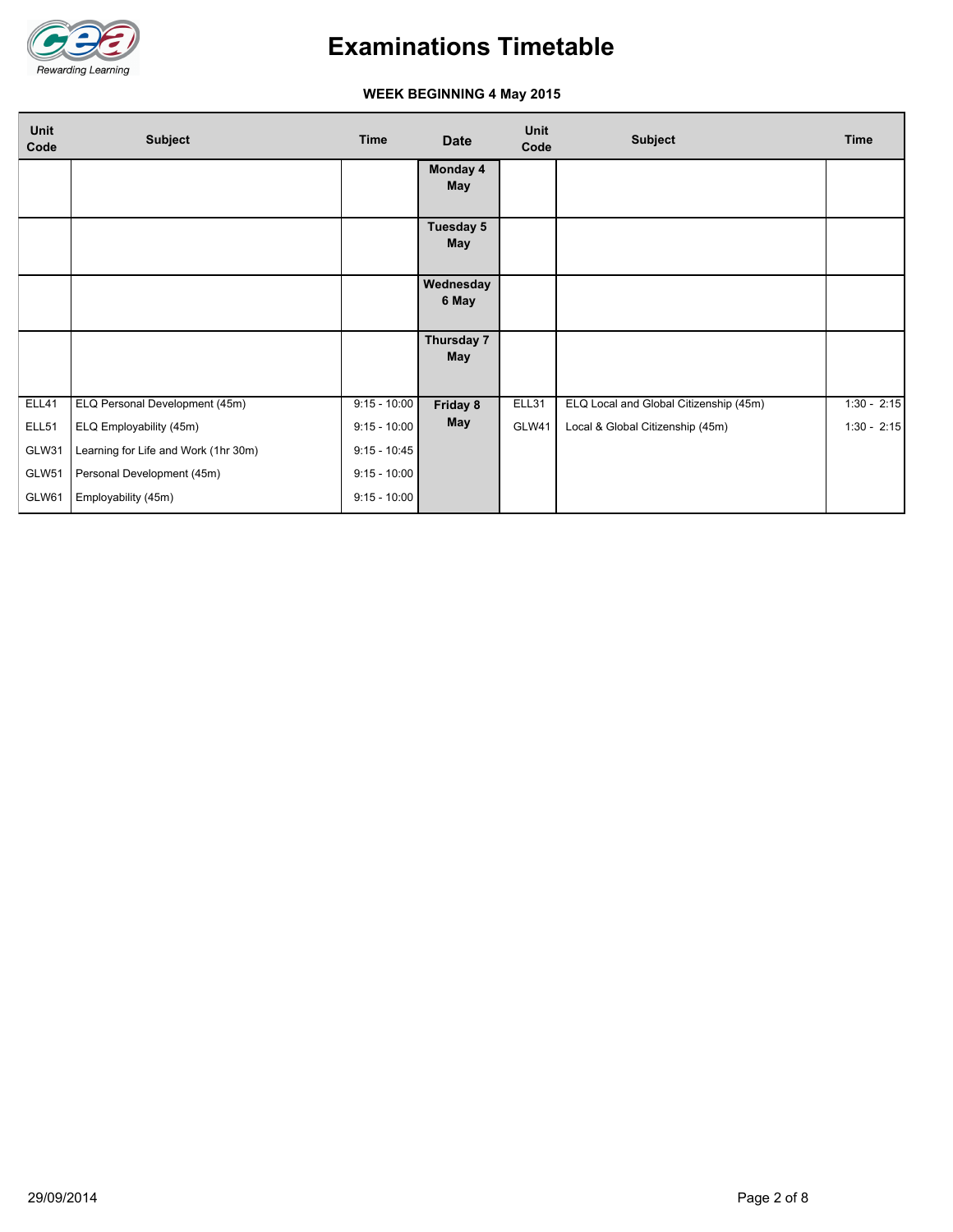

### **WEEK BEGINNING 11 May 2015**

| <b>Unit</b><br>Code | <b>Subject</b>                        | Time           | <b>Date</b>              | Unit<br>Code      | <b>Subject</b>                  | Time          |
|---------------------|---------------------------------------|----------------|--------------------------|-------------------|---------------------------------|---------------|
| GRS11               | Religious Studies 1 (1hr 30m)         | $9:15 - 10:45$ | Monday 11                | GMV11             | MV & RUS 1 (F) (1hr 30m)        | $1:30 - 3:00$ |
| GRS21               | Religious Studies 2 (Opt A) (1hr 30m) | $9:15 - 10:45$ | <b>May</b>               | GMV12             | MV & RUS 1 (H) (2hrs)           | $1:30 - 3:30$ |
| GRS22               | Religious Studies 2 (Opt B) (1hr 30m) | $9:15 - 10:45$ |                          |                   |                                 |               |
| GFR31               | French 3 Listening (F) (35m)          | $9:15 - 9:50$  | Tuesday 12               | GSD11             | DAS: Biology Unit 1 (F) (1hr)   | $1:30 - 2:30$ |
| GFR32               | French 3 Listening (H) (45m)          | $9:15 - 10:00$ | <b>May</b>               | GSD <sub>12</sub> | DAS: Biology Unit 1 (H) (1hr)   | $1:30 - 2:30$ |
|                     |                                       |                |                          | GSS <sub>11</sub> | SAS: Biology Unit 1(F)(1hr)     | $1:30 - 2:30$ |
|                     |                                       |                |                          | GSS <sub>12</sub> | SAS: Biology Unit 1(H)(1hr 15m) | $1:30 - 2:45$ |
| GIT31               | ICT Unit 3 (2hrs)                     |                | $9:15 - 11:15$ Wednesday | GRS31             | Religious Studies 3 (1hr 30m)   | $1:30 - 3:00$ |
| <b>GIT41</b>        | ICT Unit 2 (Short Course) (1hr)       | $9:15 - 10:15$ | 13 May                   | GRS41             | Religious Studies 4 (1hr 30m)   | $1:30 - 3:00$ |
|                     |                                       |                |                          | GRS51             | Religious Studies 5 (1hr 30m)   | $1:30 - 3:00$ |
| GSD21               | DAS: Chemistry Unit 1 (F) (1hr)       | $9:15 - 10:15$ | Thursday                 | GFR41             | French 4 Reading (F) (40m)      | $1:30 - 2:10$ |
| GSD <sub>22</sub>   | DAS: Chemistry Unit 1 (H) (1hr)       | $9:15 - 10:15$ | 14 May                   | GFR42             | French 4 Reading (H) (50m)      | $1:30 - 2:20$ |
| GSS21               | SAS: Chemistry Unit 2 (F)(1hr)        | $9:15 - 10:15$ |                          |                   |                                 |               |
| GSS22               | SAS: Chemistry Unit 2 (H) (1hr 15m)   | $9:15 - 10:30$ |                          |                   |                                 |               |
| GSP31               | Spanish 3 Listening (F) (35m)         | $9:15 - 9:50$  | Friday 15                | G9741             | Physical Education 1 (1hr 30m)  | $1:30 - 3:00$ |
| GSP32               | Spanish 3 Listening (H) (45m)         | $9:15 - 10:00$ | <b>May</b>               |                   |                                 |               |
|                     |                                       |                |                          |                   |                                 |               |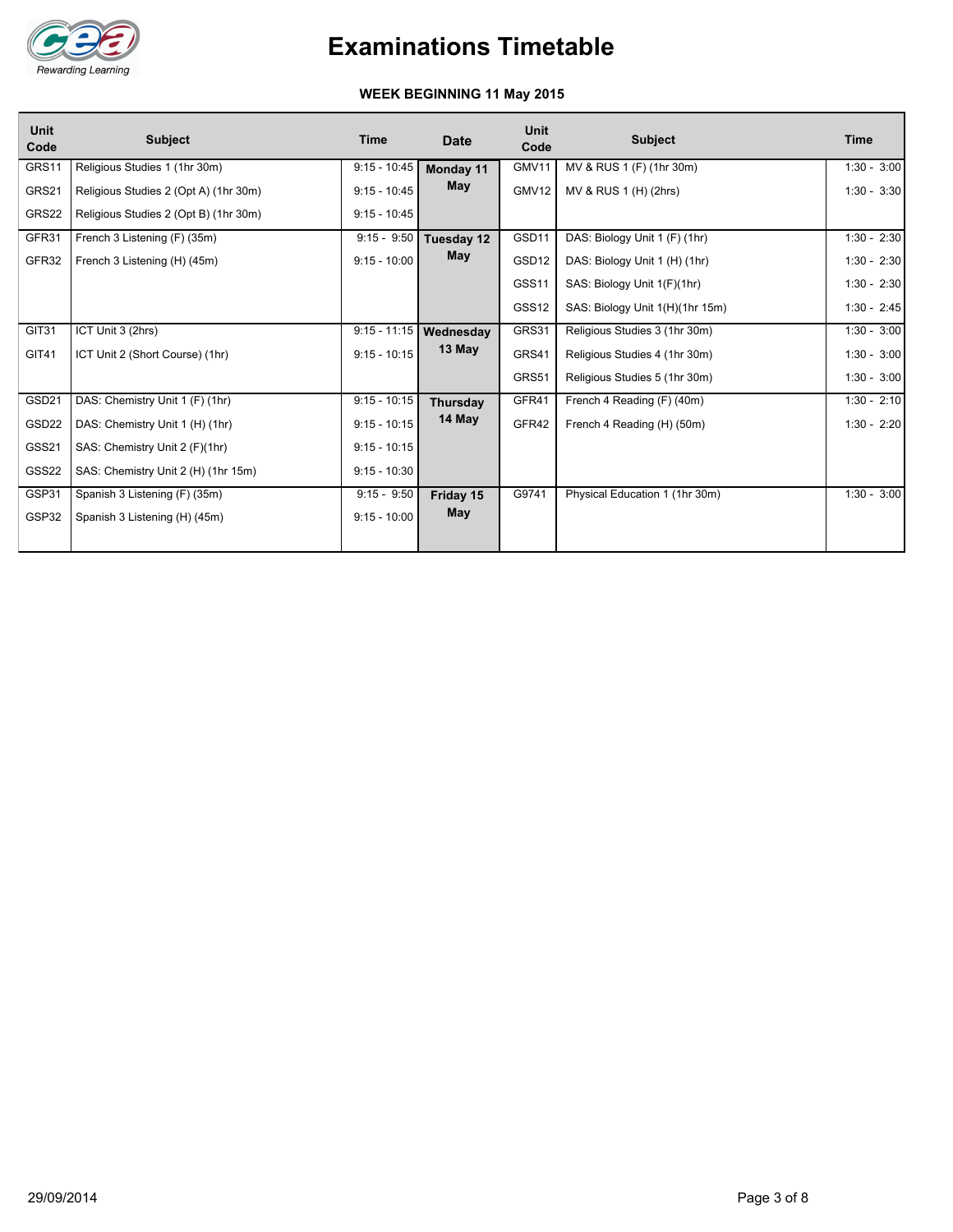

### **WEEK BEGINNING 18 May 2015**

| <b>Unit</b><br>Code | <b>Subject</b>                            | Time           | <b>Date</b> | <b>Unit</b><br>Code | <b>Subject</b>                            | Time          |
|---------------------|-------------------------------------------|----------------|-------------|---------------------|-------------------------------------------|---------------|
| GET11               | English Literature Unit 1 Prose (F) (1hr) | $9:15 - 10:15$ | Monday 18   | GRS61               | Religious Studies 6 (1hr 30m)             | $1:30 - 3:00$ |
| GET <sub>12</sub>   | English Literature Unit 1 Prose (H) (1hr) | $9:15 - 10:15$ | May         | GRS71               | Religious Studies 7 (1hr 30m)             | $1:30 - 3:00$ |
| G9251               | Drama 1 (Written Exam) (1hr 30m)          | $9:15 - 10:45$ | Tuesday 19  | GGG11               | Geography 1 (F) (1hr 30m)                 | $1:30 - 3:00$ |
| GEE31               | Engineering Unit 3 Paper 1 (1hr)          | $9:15 - 10:15$ | May         | GGG12               | Geography 1 (H) (1hr 30m)                 | $1:30 - 3:00$ |
| GLT11               | Leisure and Tourism Unit 1 (1hr 30m)      | $9:15 - 10:45$ |             |                     |                                           |               |
| GBS11               | Business Studies 1 (1hr 20m)              | $9:15 - 10:35$ | Wednesday   | GSD31               | DAS: Physics Unit 1 (F) (1hr)             | $1:30 - 2:30$ |
|                     |                                           |                | 20 May      | GSD32               | DAS: Physics Unit 1 (H) (1hr)             | $1:30 - 2:30$ |
|                     |                                           |                |             | <b>GSS31</b>        | SAS: Physics Unit 3 (F) (1hr)             | $1:30 - 2:30$ |
|                     |                                           |                |             | GSS32               | SAS: Physics Unit 3 (H) (1hr 15m)         | $1:30 - 2:45$ |
| GMT11               | Mathematics Unit 1 (F) (1hr 30m)          | $9:15 - 10:45$ | Thursday    | GHP11               | Hospitality 1 (1hr 30m)                   | $1:30 - 3:00$ |
| GMT21               | Mathematics Unit 2 (F) (1hr 30m)          | $9:15 - 10:45$ | 21 May      | GSP41               | Spanish 4 Reading (F) (40m)               | $1:30 - 2:10$ |
| GMT31               | Mathematics Unit 3 (H) (2hrs)             | $9:15 - 11:15$ |             | GSP42               | Spanish 4 Reading (H) (50m)               | $1:30 - 2:20$ |
| GMT41               | Mathematics Unit 4 (H) (2hrs)             | $9:15 - 11:15$ |             |                     |                                           |               |
| GET23               | English Literature Unit 2 (F) (2hrs)      | $9:15 - 11:15$ | Friday 22   | GAL11               | Agriculture and Land Use Unit 1 (1hr 15m) | $1:30 - 2:45$ |
| GET25               | English Literature Unit 2 (H) (2hrs)      | $9:15 - 11:15$ | May         |                     |                                           |               |
|                     |                                           |                |             |                     |                                           |               |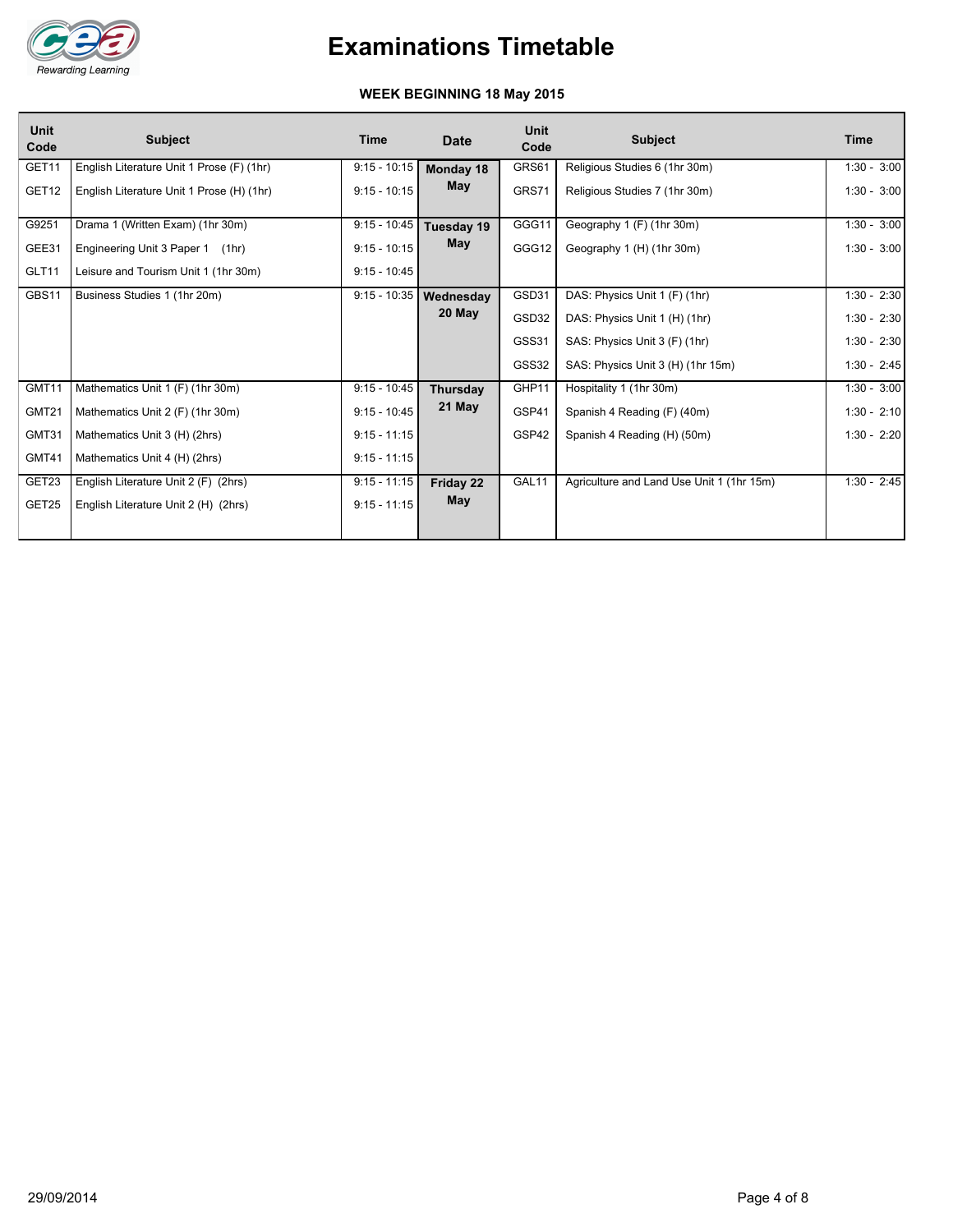

### **WEEK BEGINNING 25 May 2015**

| <b>Unit</b><br>Code | Subject                                                                      | <b>Time</b>                      | <b>Date</b>              | Unit<br>Code                     | <b>Subject</b>                                                                                                                                                   | <b>Time</b>                                                      |
|---------------------|------------------------------------------------------------------------------|----------------------------------|--------------------------|----------------------------------|------------------------------------------------------------------------------------------------------------------------------------------------------------------|------------------------------------------------------------------|
|                     |                                                                              |                                  | Monday 25<br>May         |                                  |                                                                                                                                                                  |                                                                  |
| GHE11               | Home Economics Unit 1 (1hr 30m)                                              | $9:15 - 10:45$                   | Tuesday 26<br><b>May</b> | GMT51<br>GMT52<br>GMT61<br>GMT62 | Mathematics Unit 5 Non-Calc (F) (1hr)<br>Mathematics Unit 5 Calc (F) (1hr)<br>Mathematics Unit 6 Non-Calc (H) (1hr 15m)<br>Mathematics Unit 6 Calc (H) (1hr 15m) | $1:30 - 2:30$<br>$3:00 - 4:00$<br>$1:30 - 2:45$<br>$3:00 - 4:15$ |
| GHC11<br>GMX31      | Child Development Unit 1 (1hr)<br>Moving Image Arts Unit 3<br>(1hr 30m)      | $9:15 - 10:15$<br>$9:15 - 10:45$ | Wednesday<br>27 May      |                                  |                                                                                                                                                                  |                                                                  |
| GEG11<br>GEG12      | English Lang/Eng Unit 1(F) (1hr 30m)<br>English Lang/Eng Unit 1(H) (1hr 30m) | $9:15 - 10:45$<br>$9:15 - 10:45$ | Thursday<br>28 May       |                                  |                                                                                                                                                                  |                                                                  |
|                     |                                                                              |                                  | Friday 29<br>May         | GAL21                            | Agriculture and Land Use Unit 2 (1hr 15m)                                                                                                                        | $1:30 - 2:45$                                                    |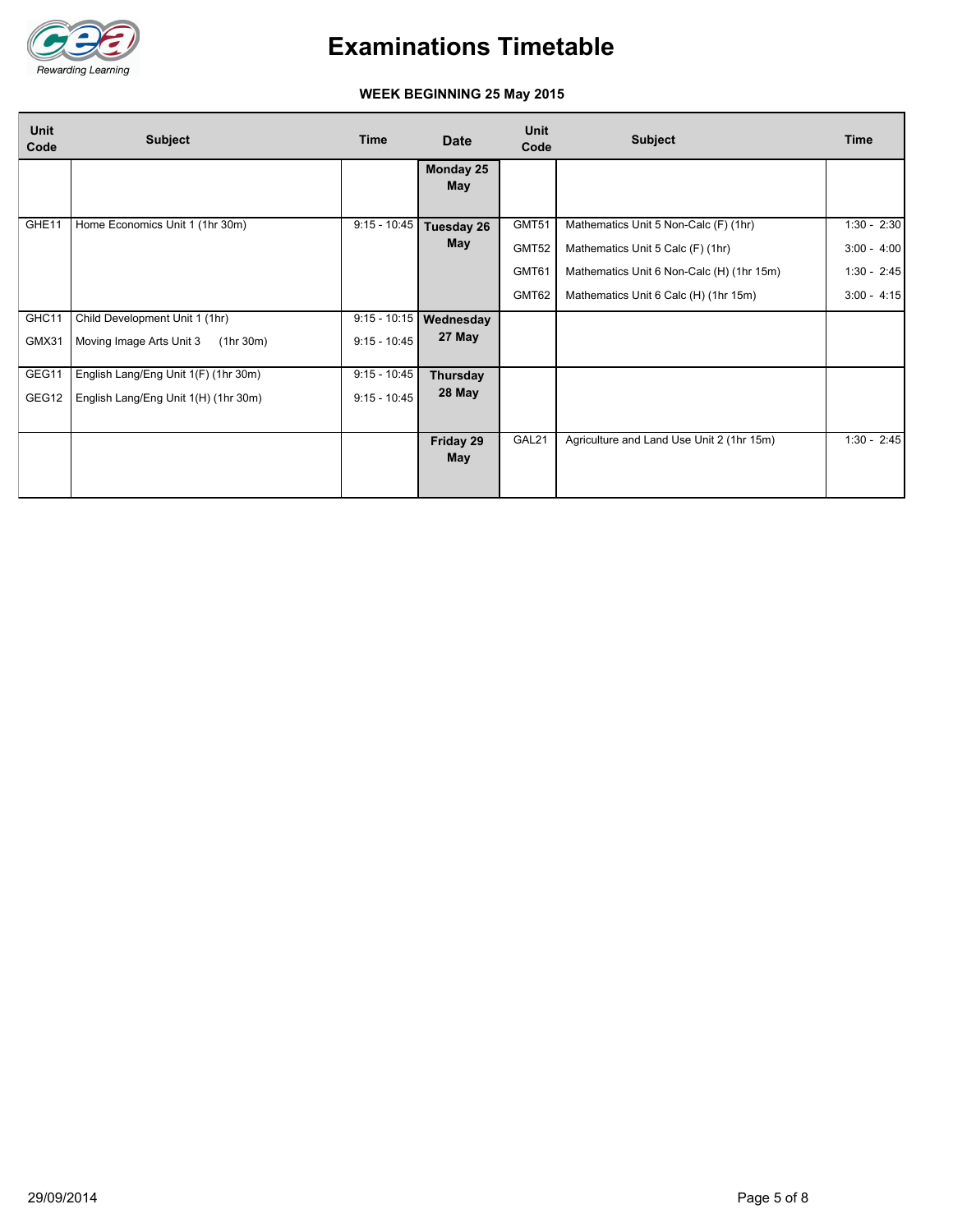

#### **WEEK BEGINNING 1 June 2015**

| <b>Unit</b><br>Code | <b>Subject</b>                          | <b>Time</b>    | <b>Date</b> | <b>Unit</b><br>Code | <b>Subject</b>                        | <b>Time</b>   |
|---------------------|-----------------------------------------|----------------|-------------|---------------------|---------------------------------------|---------------|
| GHT11               | History Unit 1 (F) (2hrs)               | $9:15 - 11:15$ | Monday 1    | G9271               | Economics 1 (1hr 15m)                 | $1:30 - 2:45$ |
| GHT12               | History Unit 1 (H) (2hrs)               | $9:15 - 11:15$ | June        | GEE32               | Engineering Unit 3 Paper 2<br>(1hr)   | $1:30 - 2:30$ |
| GHY11               | History Unit 1 (F) (2hrs)               | $9:15 - 11:15$ |             |                     |                                       |               |
| GHY12               | History Unit 1 (H) (2hrs)               | $9:15 - 11:15$ |             |                     |                                       |               |
| GEG21               | English Lang/English Unit 2(F)(1hr 30m) | $9:15 - 10:45$ | Tuesday 2   | G9372               | Applied Business (Written Exam) (1hr) | $1:30 - 2:30$ |
| GEG22               | English Lang/English Unit 2(H)(1hr 30m) | $9:15 - 10:45$ | June        | GRS81               | Religious Studies 8 (1hr 30m)         | $1:30 - 3:00$ |
| GGE31               | German 3 Listening (F) (35m)            | $9:15 - 9:50$  | Wednesday   | GGG21               | Geography 2 (F) (1hr 30m)             | $1:30 - 3:00$ |
| GGE32               | German 3 Listening (H) (45m)            | $9:15 - 10:00$ | 3 June      | GGG22               | Geography 2 (H) (1hr 30m)             | $1:30 - 3:00$ |
|                     |                                         |                | Thursday 4  | G9272               | Economics 2 (1hr 45m)                 | $1:30 - 3:15$ |
|                     |                                         |                | June        | GTD11               | Technology and Design Unit 1 (1hr)    | $1:30 - 2:30$ |
|                     |                                         |                |             |                     |                                       |               |
| G9703               | Music Part 1 (45m)                      | $9:15 - 10:00$ | Friday 5    | G9704               | Music Part 2 (45m)                    | $1:30 - 2:15$ |
| GBS21               | Business Studies 2 (1hr 40m)            | $9:15 - 10:55$ | June        | GBY11               | Biology Unit 1 (F) (1hr 15m)          | $1:30 - 2:45$ |
|                     |                                         |                |             | GBY12               | Biology Unit 1 (H) (1hr 30m)          | $1:30 - 3:00$ |
|                     |                                         |                |             | GSD41               | DAS: Biology Unit 2 (F) (1hr 15m)     | $1:30 - 2:45$ |
|                     |                                         |                |             | GSD42               | DAS: Biology Unit 2 (H) (1hr 15m)     | $1:30 - 2:45$ |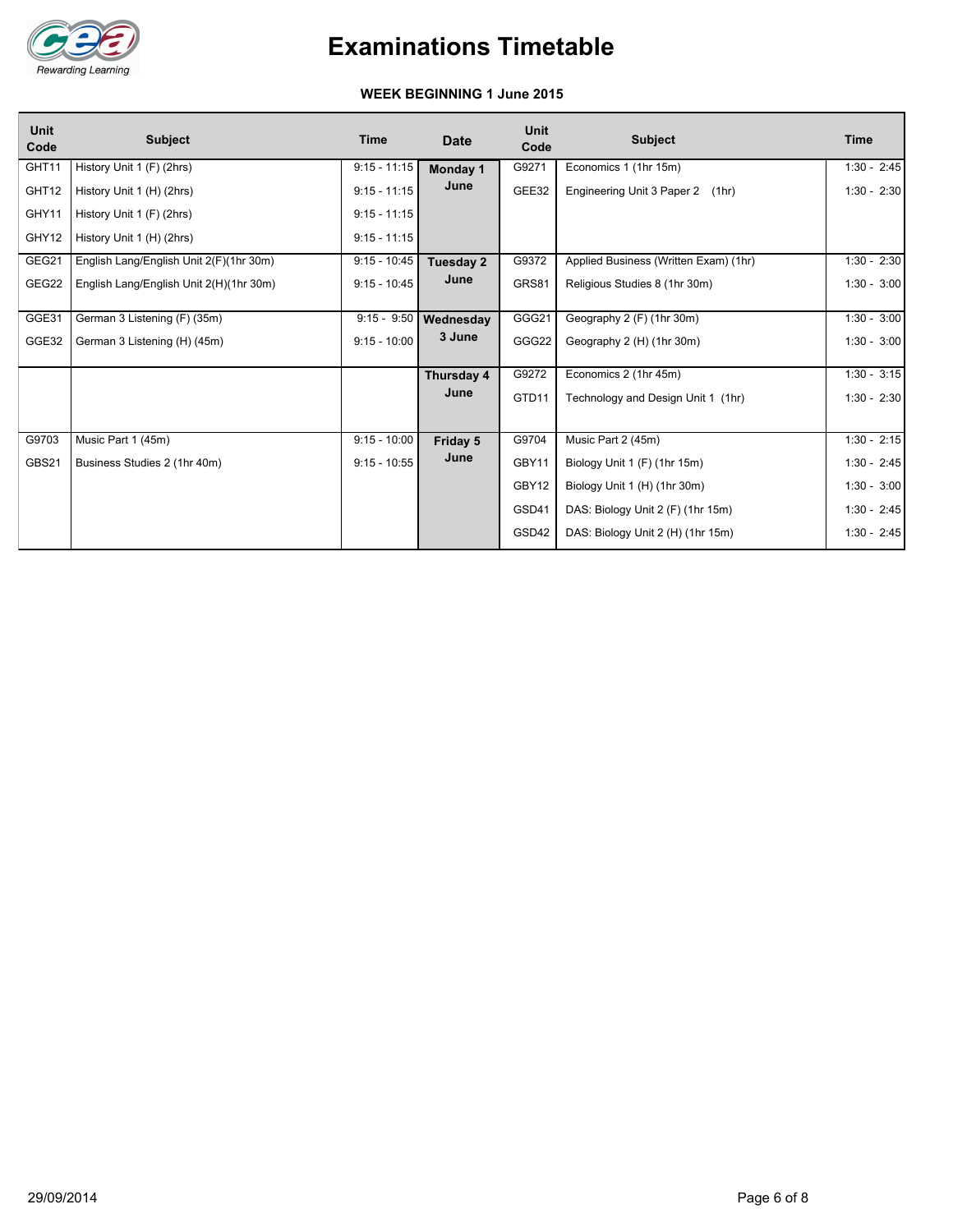

#### **WEEK BEGINNING 8 June 2015**

| <b>Unit</b><br>Code | <b>Subject</b>                        | <b>Time</b>    | <b>Date</b>     | <b>Unit</b><br>Code | <b>Subject</b>                              | <b>Time</b>   |
|---------------------|---------------------------------------|----------------|-----------------|---------------------|---------------------------------------------|---------------|
| GMF11               | Further Maths Unit 1 (2hrs)           | $9:15 - 11:15$ | Monday 8        | GIR31               | Irish 3 Listening (F) (35m)                 | $1:30 - 2:05$ |
|                     |                                       |                | June            | GIR32               | Irish 3 Listening (H) (45m)                 | $1:30 - 2:15$ |
|                     |                                       |                |                 | GTD21               | Technology & Design Unit 2 (Option A) (1hr) | $1:30 - 2:30$ |
|                     |                                       |                |                 | GTD22               | Technology & Design Unit 2 (Option B) (1hr) | $1:30 - 2:30$ |
|                     |                                       |                |                 | GTD31               | Technology & Design Unit 3 (1hr)            | $1:30 - 2:30$ |
| GGE41               | German 4 Reading (F) (40m)            | $9:15 - 9:55$  | Tuesday 9       | GCH11               | Chemistry Unit 1 (F) (1hr 15m)              | $1:30 - 2:45$ |
| GGE42               | German 4 Reading (H) (50m)            | $9:15 - 10:05$ | June            | GCH <sub>12</sub>   | Chemistry Unit 1 (H) (1hr 30m)              | $1:30 - 3:00$ |
| GHC <sub>21</sub>   | Child Development Unit 2 (1hr)        | $9:15 - 10:15$ |                 | GSD51               | DAS: Chemistry Unit 2 (F) (1hr 15m)         | $1:30 - 2:45$ |
|                     |                                       |                |                 | GSD52               | DAS: Chemistry Unit 2 (H) (1hr 15m)         | $1:30 - 2:45$ |
| GHY <sub>21</sub>   | History Unit 2 (F) (1hr 15m)          | $9:15 - 10:30$ | Wednesday       | G9566               | Gaeilge 1 Reading (1hr 30m)                 | $1:30 - 3:00$ |
| GHY22               | History Unit 2 (H) (1hr 15m)          | $9:15 - 10:30$ | 10 June         |                     |                                             |               |
| GCB11               | Construction and BE Unit 1 (1hr 30m)  | $9:15 - 10:45$ | <b>Thursday</b> | GMF <sub>21</sub>   | Further Maths Unit 2 (2hrs)                 | $1:30 - 3:30$ |
| GRS91               | Religious Studies 9 (1hr 30m)         | $9:15 - 10:45$ | 11 June         |                     |                                             |               |
|                     |                                       |                |                 |                     |                                             |               |
| GHP21               | Hospitality 2 (1hr 30m)               | $9:15 - 10:45$ | Friday 12       | GPH11               | Physics Unit 1 (F) (1hr 15m)                | $1:30 - 2:45$ |
| GHS21               | Health & Social Care Unit 2 (1hr 30m) | $9:15 - 10:45$ | June            | GPH12               | Physics Unit 1 (H) (1hr 30m)                | $1:30 - 3:00$ |
|                     |                                       |                |                 |                     |                                             |               |
| GIR41               | Irish 4 Reading (F) (40m)             | $9:15 - 9:55$  |                 | GSD61               | DAS: Physics Unit 2 (F) (1hr 15m)           | $1:30 - 2:45$ |
| GIR42               | Irish 4 Reading (H) (50m)             | $9:15 - 10:05$ |                 | GSD62               | DAS: Physics Unit 2 (H) (1hr 15m)           | $1:30 - 2:45$ |